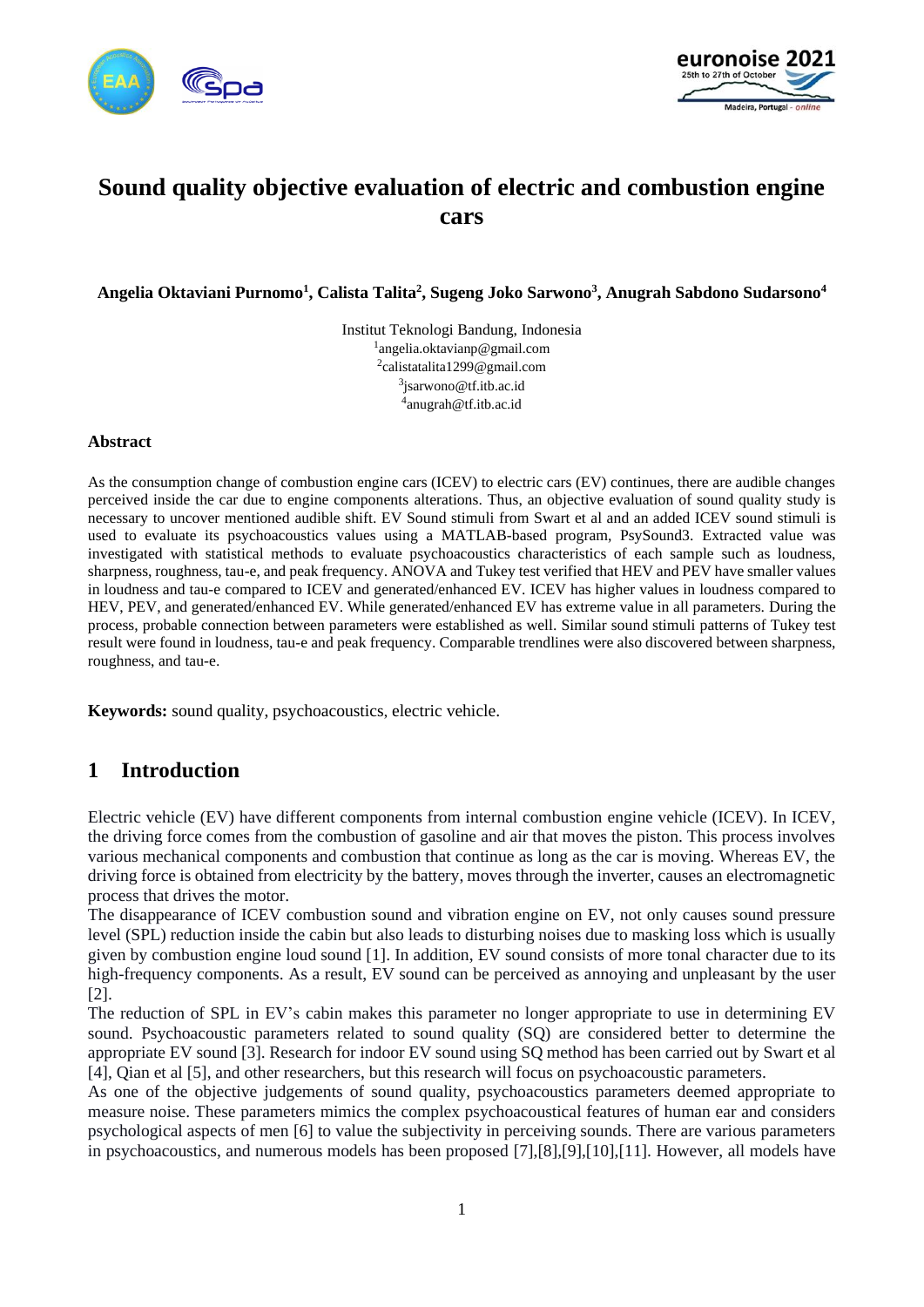

a common idea in their algorithms: they weight and filter the sound as human ears do before calculation. Therefore, the final equation for psychoacoustics parameters usually sums up the calculated value across all banked noise, usually in critical band e.g., Bark scale, Erb scale.

The main purpose in this study is to evaluate the characteristics of EV and ICEV sound stimuli expressed in psychoacoustics parameters. The extracted value of each parameter furthermore becomes the traits of each sound stimuli, allowing comparisons to be done. This comparison was executed with simple statistical analysis, performed generally and by pairs of sound stimuli across the parameters. Through the process, patterns of sound stimuli sequence also emerged, establishing connection between parameters in this study.

# **2 Methods**

### **2.1 Sound stimuli**

This research uses sound recording from data article "Electric vehicle sound stimuli data and enhancements" by Swart et al [12]. Six cabin interior sounds of PEV and HEV were recorded on the freeway with WOT (Wide Open Throttle) acceleration from 0 km/h to 120 km/h in the shortest time possible. Sounds were recorded from the driver's seat using Squadriga I data acquisition system from Head Acoustics and a BHS I binaural headset, using a sample rate of 44.1 kHz. There are 12 interior cabin EV sound recordings in total, including sounds samples that are generated/enhanced. As a comparison from Swart et al, a 2013 Toyota New Avanza ICEV cabin interior sound recording was also taken using phone recorder. ICEV specification and recording condition can be seen on **[Table 1](#page-1-0)**.

Level of all sounds sample was then normalized using Audacity and smoothed at the end of the sample. Format conversion was also done from .mp3 to .wav.

<span id="page-1-0"></span>

| Sound  | Model      | Year |             | Propulsion   Drive System | Tyre type        | Capacity          | Recording |
|--------|------------|------|-------------|---------------------------|------------------|-------------------|-----------|
| Sample |            |      |             |                           |                  |                   | condition |
| A      | Tovota     | 2013 | <b>ICEV</b> | Gear<br>box               | with Bridgestone | $1296 \text{ cc}$ | Cloudy,   |
|        | <b>New</b> |      |             | multiple stages           | <b>B250</b>      |                   | moist     |
|        | Avanza     |      |             |                           |                  |                   |           |

Table 1 – ICEV specification and recording condition

| Table 2 – Selected sound stimuli |  |  |  |
|----------------------------------|--|--|--|
|----------------------------------|--|--|--|

| Sound | Source             | Type         | Description                                       |
|-------|--------------------|--------------|---------------------------------------------------|
| R     | <b>Renault ZOE</b> | <b>PEV</b>   | WOT interior sound signature <sup>a</sup>         |
| V     | Volkswagen e-Up!   | <b>PEV</b>   | WOT interior sound signature <sup>a</sup>         |
|       | interior           |              |                                                   |
| P     | Porsche Panamera   | <b>HEV</b>   | WOT interior sound signature <sup>a</sup>         |
|       | Hybrid interior    |              |                                                   |
| B     | BMW i3 sound       | Generated/en | Enhanced sound signature concept <sup>a</sup>     |
|       | concept            | hanced EV    |                                                   |
| E     | Motor orders       | Generated/en | Generated stimulus using data orders <sup>a</sup> |
|       |                    | hanced EV    |                                                   |
| S     | Shepard's Tone     | Generated/en | Shepard-Risset Glissando with 110 Hz              |
|       |                    | hanced EV    | fundamental frequency <sup>a</sup>                |
| A     | Toyota New Avanza  | <b>ICEV</b>  | WOT interior sound signature                      |

<sup>a</sup> refer to Swart data article [12] for full details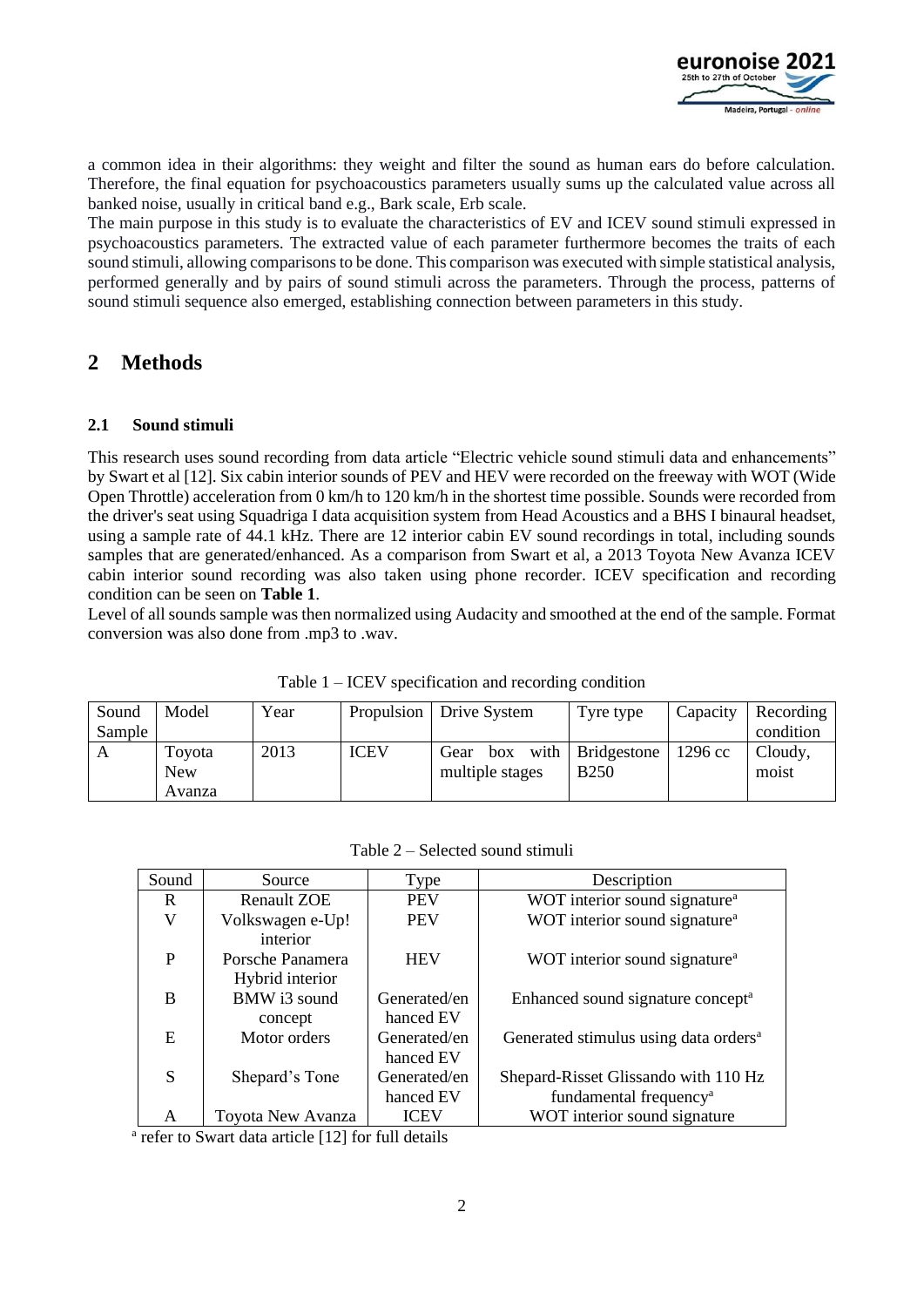

#### **2.2 Characteristics analysis**

The sound samples' psychoacoustics parameters were extracted using an open-source, MATLAB-based program called Psysound3 [13]. The program provides analysis of sound files in different formats, using broad selection of audio analysers modules. Calibration after input used a 1 kHz sine wave generated in Audacity, since gain sensitivity is important and influences the output psychoacoustics parameter values. The main output formats of the analysers are time-series, spectrum objects, and time-spectrum objects [14]. All formats output data can be extracted to .csv for further analysis.

Five psychoacoustics parameters are observed to discover the characteristics difference between sound stimuli: loudness, sharpness, roughness,  $\tau_e$ , and peak frequency. Three former parameters are selected based on their common use in identifying car interior and automobile noise. Two others,  $\tau_e$  and peak frequency are the uncommon ones but useful in identifying pitch and related preferred condition for the temporal factors of a sound field[15]. Furthermore, these five selected parameters are frequently used to calculate sensory pleasantness, rating of preference, and annoyance metric [4], [16], [17], [9]. Each parameter is calculated using provided algorithm. Loudness of each sound stimuli is calculated using Glasberg and Moore's time-varying loudness model [18], meanwhile sharpness is based on Zwicker's calculation method [7], and roughness is based on Daniel dan Weber's model [19]. Both  $\tau_e$  and peak frequency are the independent factors extracted from each time frame of auto-correlation function (ACF), with their definitions provided by Ando [20], [21]. The elimination of existing sound stimuli was done subsequently to reduce the number of samples. The process is done by selecting sound stimuli with maximum and minimum value of each psychoacoustics parameters. Following this manner, the process eliminated half of the sound samples, and the other selected half were used for further statistics analysis. The selected few are listed in Error! Reference source not found..

### **3 Result and Discussion**

#### **3.1 ANOVA Test**

Psychoacoustic results on loudness, sharpness, roughness, tau-e, and peak frequency were tested by ANOVA to determine whether there are differences on each sound sample character in each psychoacoustic parameter. P-value of ANOVA test can be seen in **[Table 3](#page-2-0)**.

<span id="page-2-0"></span>ANOVA p-value for all psychoacoustic parameters is lower than 0.05, so there is a statistically significant difference between at least a pair of sound stimuli for each psychoacoustic parameter.

| Psychoacoustic Parameter | P-value |  |
|--------------------------|---------|--|
| Loudness                 | 0.000   |  |
| Roughness                | 0.000   |  |
| <b>Sharpness</b>         | 0.000   |  |
| Tau-e                    | 0.000   |  |
| Peak frequency           | 0.000   |  |

| Table 3 – P-value for ANOVA test of psychoacoustic parameter |  |
|--------------------------------------------------------------|--|
|--------------------------------------------------------------|--|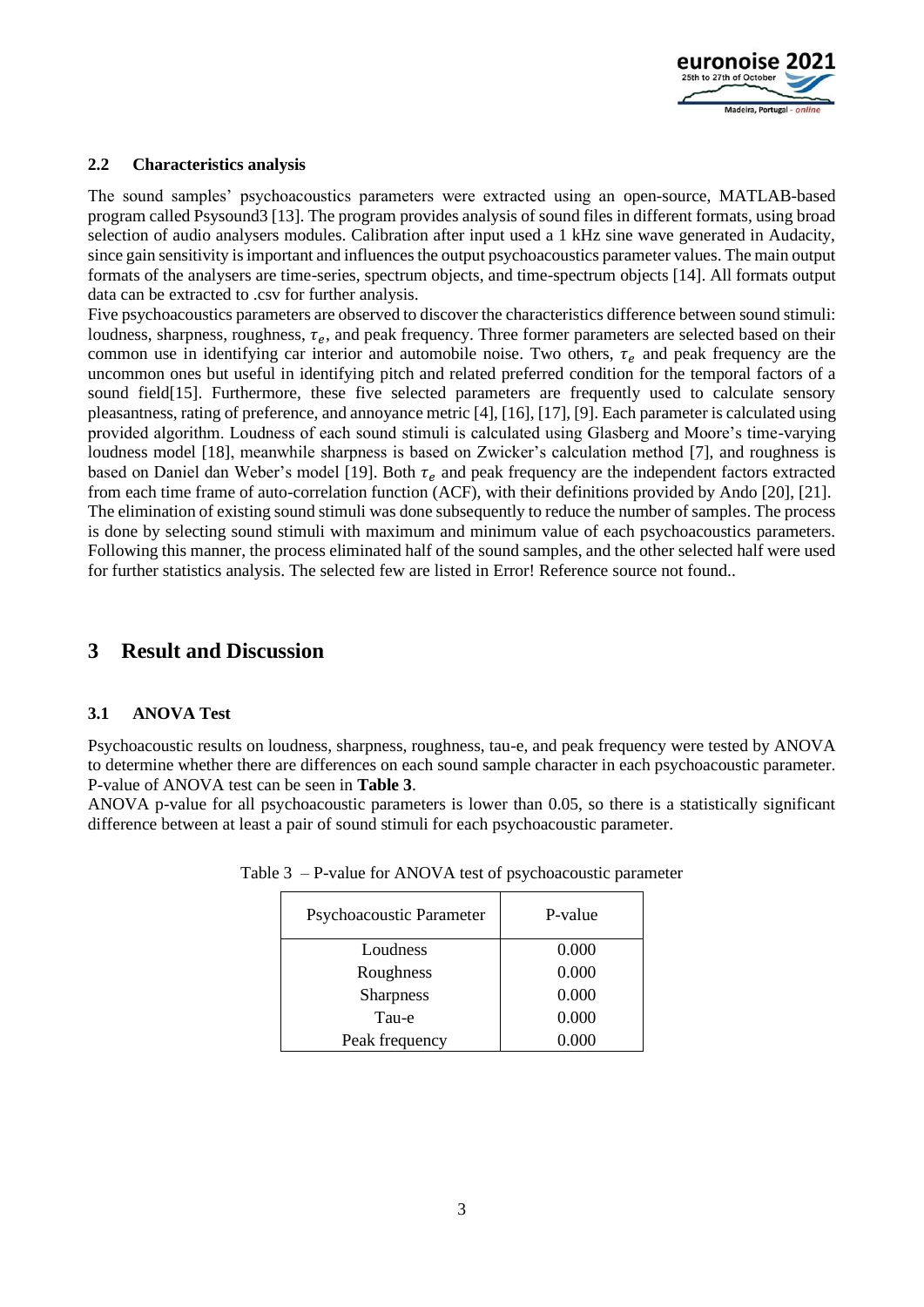

#### **3.2 Discussion for Each Psychoacoustic Parameter**

#### **3.2.1 Loudness**

Sound samples in the same colour box on error bar are sound pairs that are statistically insignificant in Tukey test. For loudness in **[Figure 1](#page-3-0)**, it can be said that each sound sample has a different loudness character. This is indicated by the absence of sound samples that are in the same colour box.



Figure 1 – Mean loudness for each sound sample

<span id="page-3-0"></span>The sound sample with the highest loudness is ICEV (sound sample A). The reason is expected to be the dominant combustion engine components that were heard. Thus, an electric car that does not have a combustion engine component automatically has a lower loudness level. Sample P, which is an HEV car having the lowest loudness value, followed by two PEV car sound samples. Although HEV has a combustion motor component, HEV has a lower loudness level. This can happen because the HEV sound sample is a plugin hybrid electric car, so the combustion engine component was not active during the sample measurement.

#### **3.2.2 Sharpness**

In **[Figure 2](#page-3-1)**, sound S has the highest mean sharpness, and sound E has the lowest mean sharpness. Sharpness represents the ratio of high and low-frequency components in a signal, and sharpness can be reduced if there are additional low-frequency components. It can be seen **[Figure 3](#page-4-0)**, sound E is a sound generated by MATLAB, as an approach to the sound of motor with gas input on combustion engine. Therefore, there is some addition of low-frequency components as shown in **[Figure 3\(](#page-4-0)a)**, which results in a lower mean sharpness. Meanwhile, the presence of high-frequency components that consistently increase over time (**[Figure 3\(](#page-4-0)b)**) on sound S causes a higher sharpness.



<span id="page-3-1"></span>Figure 2 – Mean sharpness for each sound sample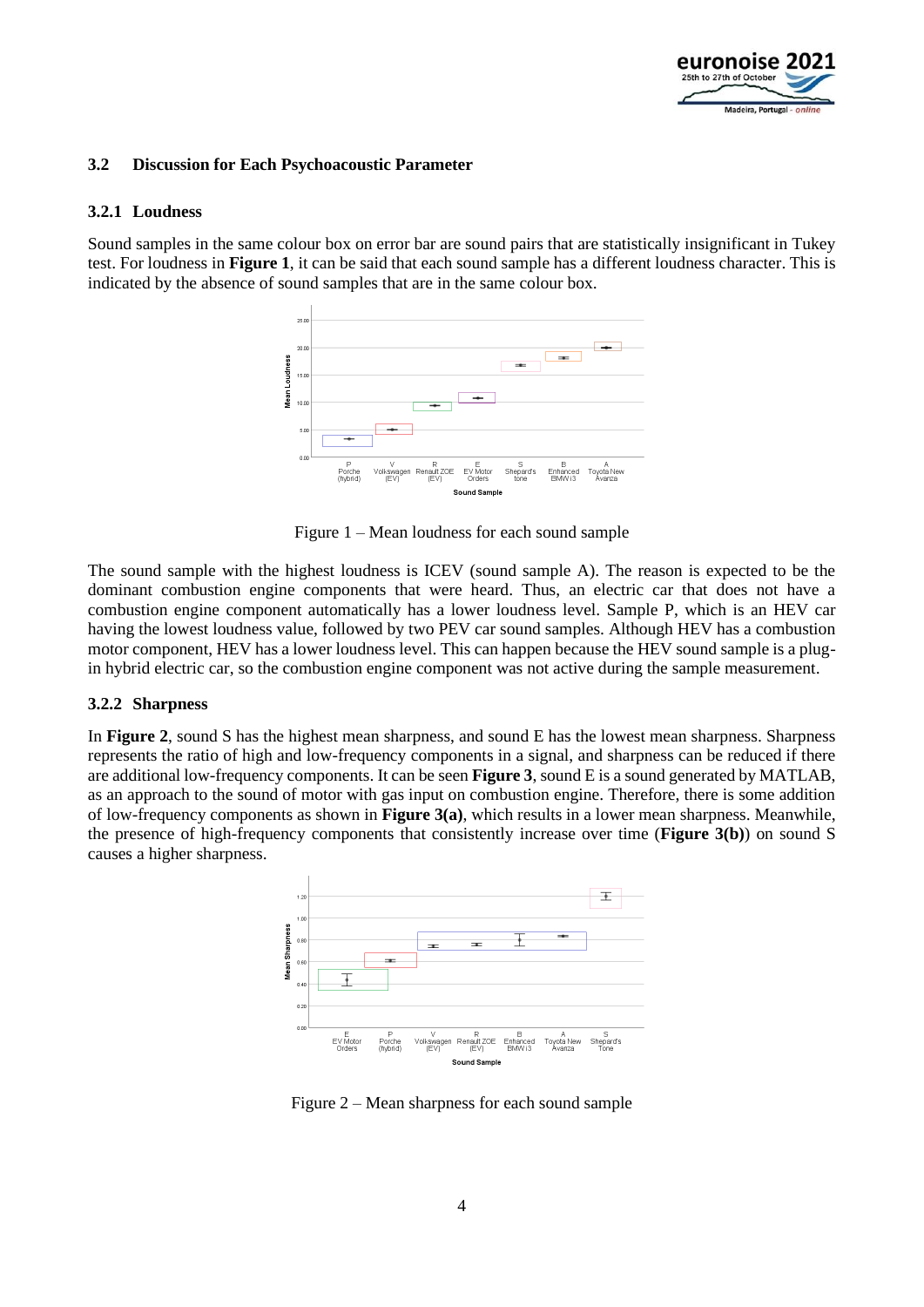



Figure 3 – Spectrogram of (a) EV Motor Orders and (b) Shepard's Tone [12]

<span id="page-4-0"></span>Sound samples inside the blue box (**[Figure 2](#page-3-1)**) that is V, R, A, and B are statistically insignificant. V and R sound samples has the same position. This can be further analyzed using frequency component of each sample in **[Figure 4](#page-4-1) (a)-(d)**, which can be obtained through the spectrum plot in Audacity. It can be seen that these four samples have approximately the same high and low-frequency components, especially sound V (Volkswagen) and R (Renault) because both stimuli are PEV sound samples.



<span id="page-4-1"></span>Figure 4 – Frequency components of sound stimuli (a) Volkswagen e-Up! (b) Renault ZOE (c) Toyota New Avanza (d) Enhanced BMW i3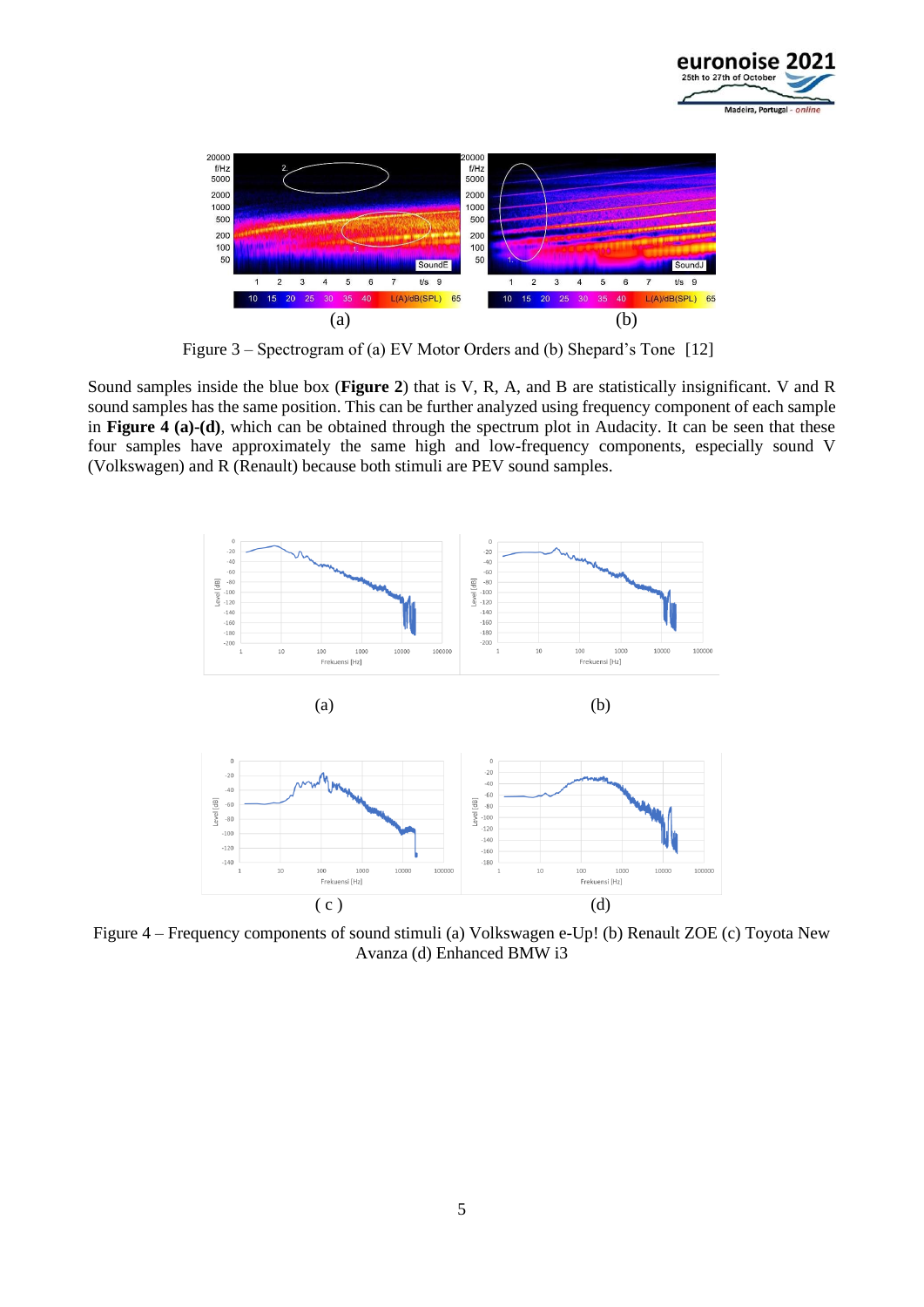

#### **3.2.3 Tau-e**



Figure 5 – Mean tau-e of selected sound samples

<span id="page-5-0"></span>There are different patterns of insignificant different for  $\tau_e$  compared to the other parameters discussed above. This difference between sound samples can be divided into four parts, as the coloured boxes suggest in **[Figure](#page-5-0)  [5](#page-5-0)**. This visual data representation of  $\tau_e$  for each sound sample includes four coloured boxes which indicate the Tukey test results. It is important to note that the presented error bar is not of high accuracy to represent insignificance, resulting in inconsistencies between the graph and boxes, and thus is utilized only as data view assistance.

The green box, indicates the insignificant difference between sample V, P, R, and B. This data shows that PEV and HEV sound samples have broad bandwidth, since small value of  $\tau_e$  represent noise with similar characteristics to white noise. This characteristic is the immediate effect to aerodynamics noise dominance in PEV and HEV. On the contrary, even though aerodynamic noise is undeniably present, combustion engine noise of ICEV sound sample is more prominent. Therefore, as indicated in yellow box, sample A, S, P, and B has statistically insignificant difference. Furthermore, it is evident that both sample R and B has a wide range of  $\tau_e$  value, as shown in blue box. This implies both wideband noise and tonal noise is present in samples mentioned. Regardless, sample S and E have the most tonal characteristics of all samples, as shown in red box. In [21], Ando states that  $\tau_e$  as a correlation feature partially predicts loudness percept. This statement is also proven with comparing **[Figure 1](#page-3-0)** and **[Figure 5](#page-5-0)**. Upon comparison, both data gives the same trendline, with PEV and HEV sound samples having lower value than ICEV and generated/enhanced EV sound samples in both parameters: loudness and  $\tau_e$ . Therefore, in this study,  $\tau_e$  and loudness relates unidirectionally.

Another connection is also evident by comparing sharpness and  $\tau_e$  Tukey test results. From sample V to S, both parameters give a unidirectional tendency, except sample E. Additional analysis uncovers that tonality characteristic of noise defines sharpness. This increasing value of sharpness is detected in noises with bandwidth smaller than a critical band [7]. In this study, the high frequency tonal component is becoming more evident from sample V to S. Meanwhile, sample E as a generated sound sample has lower order addition, meaning the sample also generates a low frequency tonal noise. This addition therefore fathomed to be the reason of sample E's small sharpness value.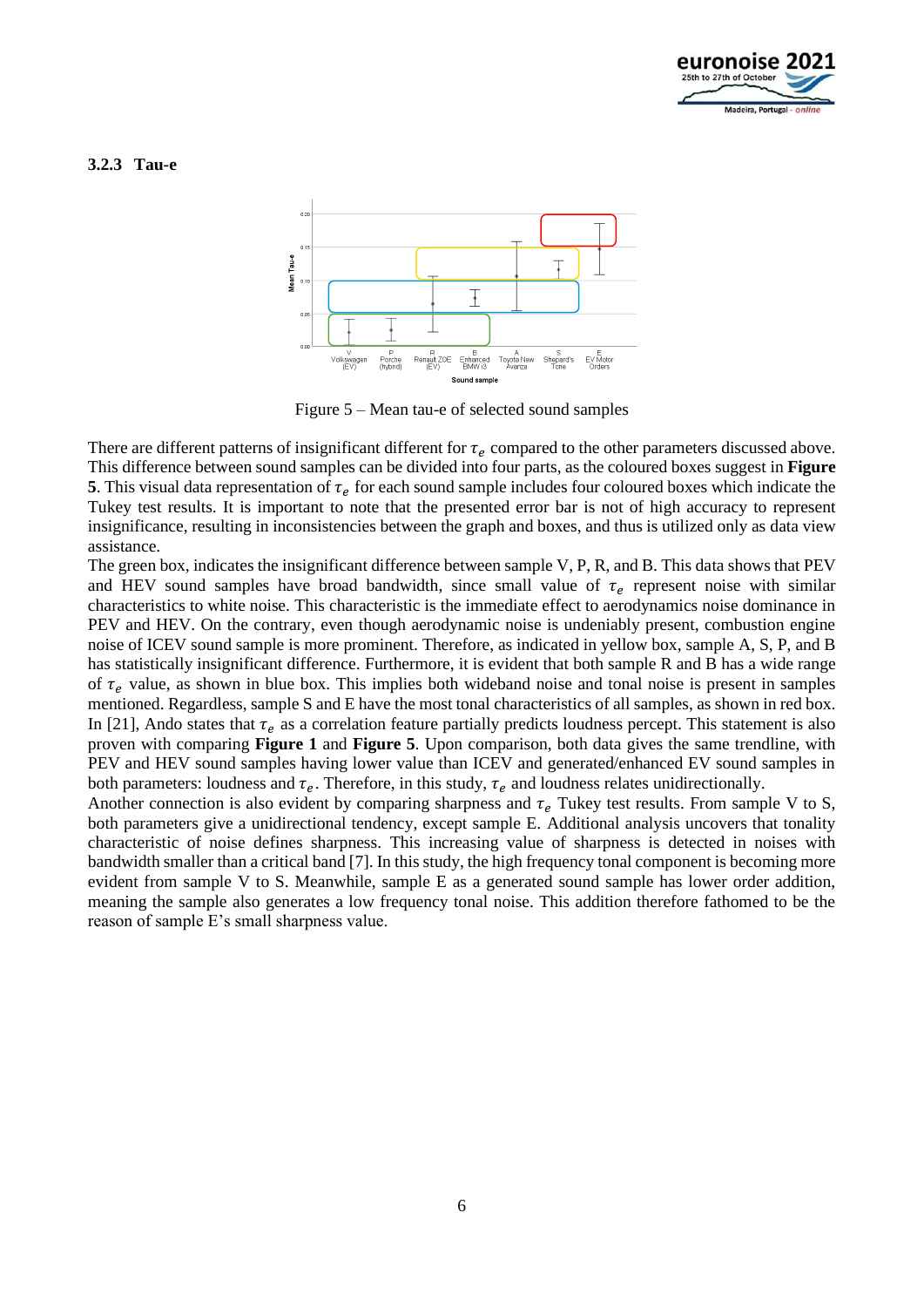

#### **3.2.4 Peak frequency**



Figure 6 – Mean peak frequency of selected sound samples

<span id="page-6-0"></span>Based on **[Figure 6](#page-6-0)**, peak frequency value of each sample has conspicuous difference, particularly sample S and B, as yellow and red boxes suggest. Sample S - Shepard's glissando tone – naturally consisted of high frequencies. Sample B, as an enhanced BMW i3 cabin sound signature, underwent the addition of  $E^{7th}$  harmony as part of its enhanced process. This addition may be the reason of its high peak frequency value. Nevertheless, the other samples are proven in having statistically insignificant difference while also possess low peak frequency component, as indicated in the green box. It is also evident that PEV, HEV, and ICEV sound stimuli are found to have similarities in peak frequency value. ICEV low frequency components are explicitly from its combustion engine. For HEV and PEV, [12] suggests tire and wind noises as its source.

Upon comparison with other parameters, similar patterns of sound stimuli sequence were found between loudness and peak frequency. Sample V, P, and R as HEV and PEV sound stimuli have small values in general, while sample S and B inhibited higher values. The contradictory in this pattern is sample A, which should have a lower value in loudness based on its value in peak frequency. After going through some supplementary analysis, researchers contend to the level domain of sound stimuli. A noise loudness value is affected by two components: its level and frequency contents [7]. Speaking in frequency domain, sample S and B should have higher loudness value than sample A, since both samples inhibited higher and more sensitive region of frequency to human ear. But in level domain, since normalization in Audacity only applies to highest amplitude peak in each sound stimuli, overall level of sample A is higher than sample S and B due to the whirring and booming sound of combustion engine in WOT state.

#### **3.2.5 Roughness**



Figure 7 – Mean roughness of selected sound samples

<span id="page-6-1"></span>In case of roughness, all selected sound samples are divided into two groups, shown in **[Figure 7](#page-6-1)**. All samples  $-$  except sample  $E$  – are members of the first group (green box) which have statistically insignificant difference in mean roughness value with each other, proven with Tukey test. That is, with lower roughness value than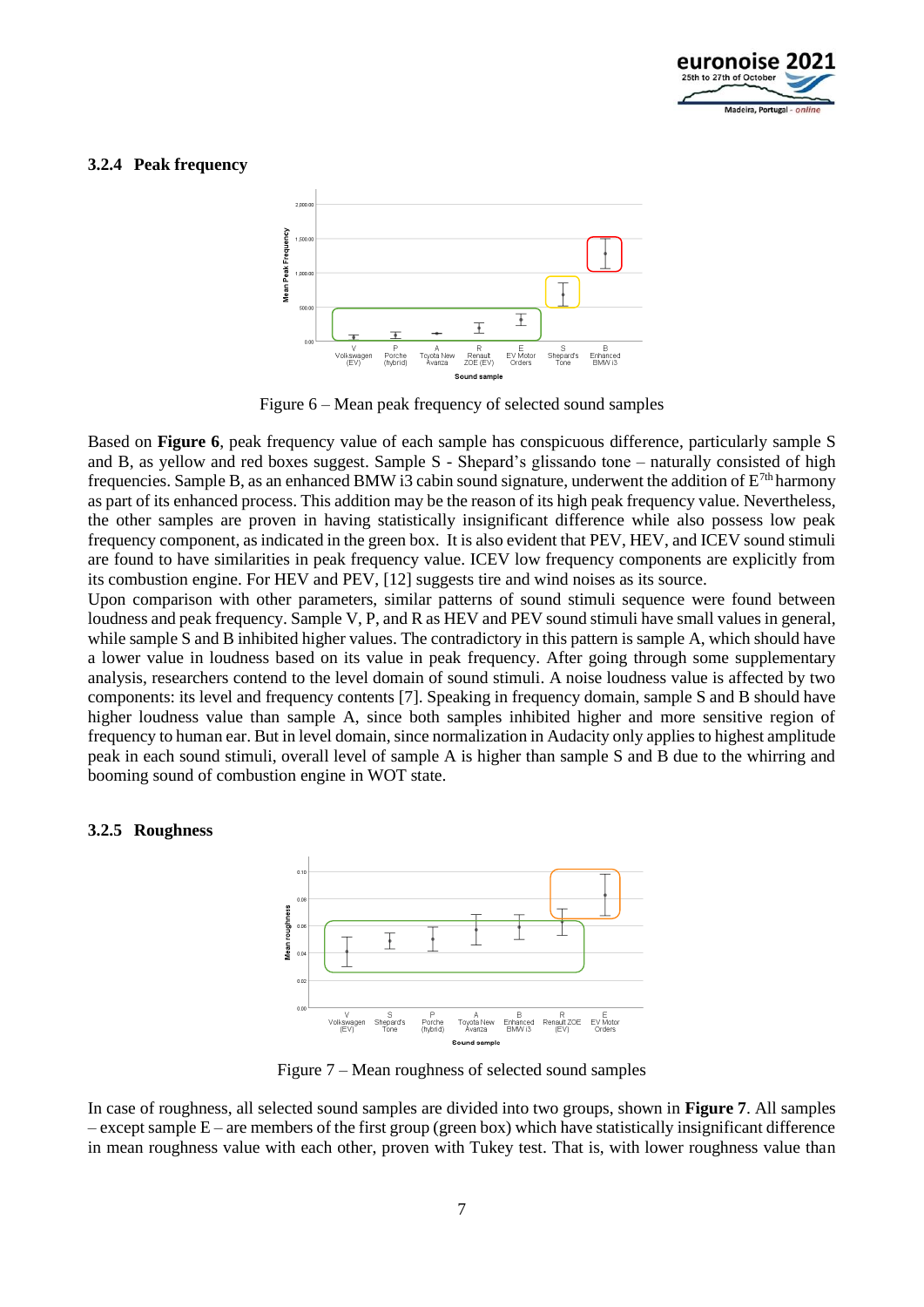

sample E, which constructs the second group along with sample R in yellow box. The result shows sample E has the highest and distinguished roughness value, while PEV and HEV sound samples has statistically equal roughness value with ICEV sound samples, even though their drive components are different. These outcomes are congruent with research by Swart [22], which states that sample E is characterized by initial roughness value, attributed to the addition of frequency modulation. It is also important to note that in his research, Swart mentions that there is a possible counteraction between roughness and sharpness. In this study, the mentioned possibility evinces in sample E, but is elusive in other samples. Comparison between roughness and  $\tau_e$  is also worth to point out, since sample E and sample V both have maximum and minimum value respectively in mentioned parameters. This outcome denotes probable connection, that tonality increases roughness value. Yet not all results correspond to this probability, since modulation in amplitude, frequency, or both is also needed to take account of.

# **4 Conclusions**

Seven cabin sound stimuli of EV and ICEV were evaluated objectively using five psychoacoustic parameters. The time-series data of each parameter then analysed statistically using ANOVA test and Tukey test. The former test revealed there were statistically significant difference between at least two sound stimuli in each parameter. The latter, however, showed different insignificant combination across the parameters. HEV and PEV sound stimuli were found to have smaller values in loudness and tau-e parameters compared to other sound stimuli. ICEV sound sample had notable high value in loudness due to its combustion components. Meanwhile, generated/enhanced EV sound stimuli had extreme values all over the parameters. Additional discovery was also found regarding the probable connection of parameters. Loudness was found to have connections with tau-e and peak frequency, while sharpness, tau-e, and roughness have probable connection between them. Similar studies of psychoacoustics parameters reveal corresponding results. However, even though some of these connections had been established, some others are not yet resolute. Further analysis is needed alongside subjective evaluation with more scrutiny to obtain promising results.

## **Acknowledgements**

We would like to thank Institut Teknologi Bandung on their PPMI program which has funded our research.

## **References**

- [1] D. Lennström, A. Ågren, and A. Nykänen, "Sound quality evaluation of electric cars : preferences and influence of the test environment," *Aachen Acoust. Colloq. 2011 proceedings.*, no. November, pp. 95– 100, 2011.
- [2] Y. Fang and T. Zhang, "Sound quality investigation and improvement of an electric powertrain for electric vehicles," *IEEE Trans. Ind. Electron.*, vol. 65, no. 2, pp. 1149–1157, 2017, doi: 10.1109/TIE.2017.2736481.
- [3] K. Genuit, "Future Acoustics of Electric-Vehicle," *SAE Tech. Pap.*, vol. 2012-Novem, no. November, 2012, doi: 10.4271/2012-36-0612.
- [4] D. J. Swart and A. Bekker, "The relationship between consumer satisfaction and psychoacoustics of electric vehicle signature sound," *Appl. Acoust.*, vol. 145, pp. 167–175, 2019, doi: 10.1016/j.apacoust.2018.09.019.
- [5] K. Qian, Z. Hou, and D. Sun, "Sound quality estimation of electric vehicles based on GA-BP artificial